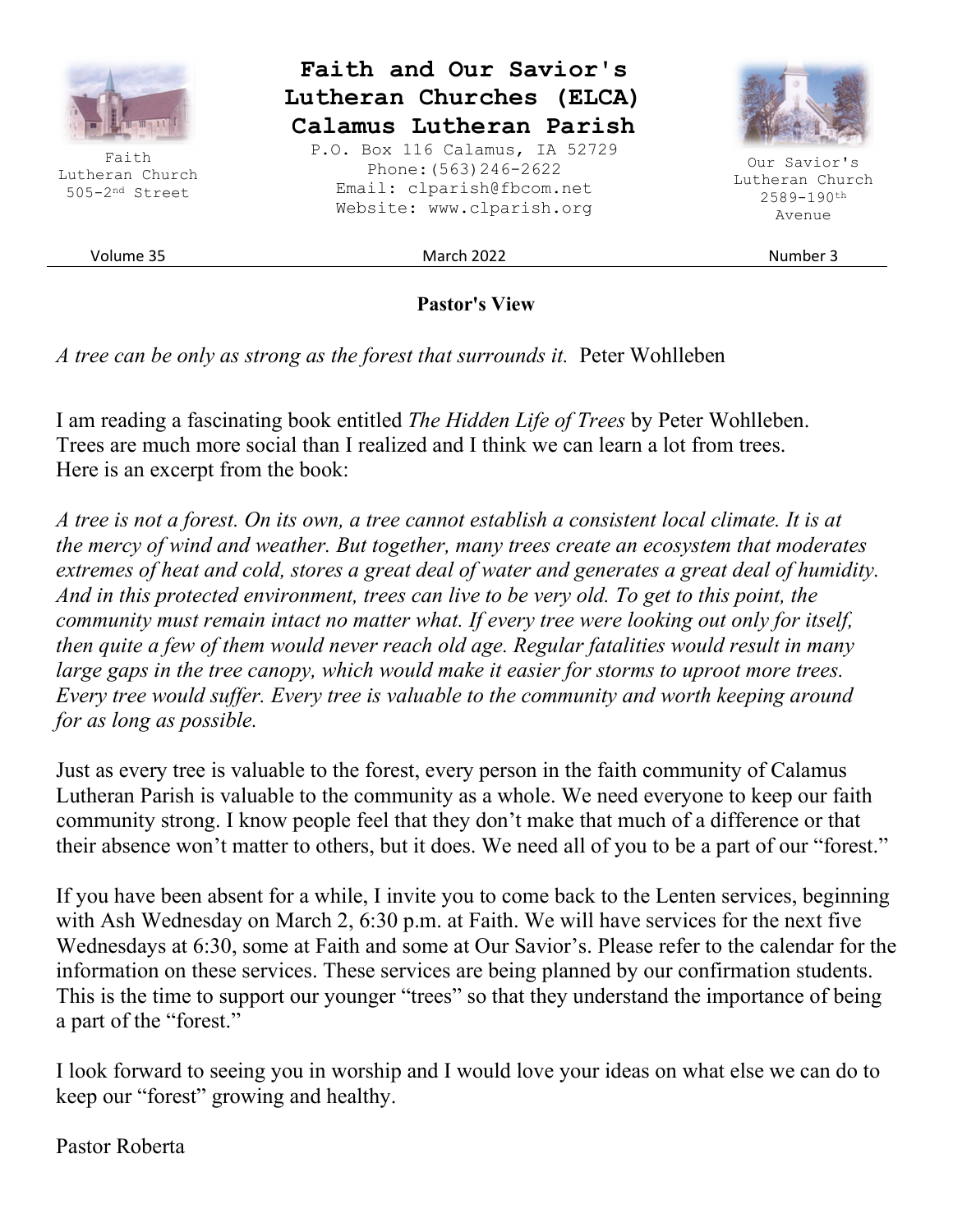

# **Ash Wednesday March 2, 2022**





following each service.

# **No Confirmation Classes in March**

#### **God Squad Bible Jams**

Devotions! Discussion! Food! Fellowship! Games!

Ash Wednesday, March 2; 7:30 p.m. at Faith

Wednesdays, March 9 and 16 7:00 – 8:00 p.m. at Faith Church

Wednesdays – March 23 and 30, and April 6 7:00 – 8:00 p.m. at Our Savior's Church

All junior high and high school students are invited.

# **40Days of Giving:**

Calamus Lutheran Parish will be gathering

# **40 Jars of Peanut Butter**

(chunky or smooth, any size, any brand) for the Carroll Assistance Center in Wheatland during the

# **40Days of Lent**

from Ash Wednesday (MARCH 2) through Easter Sunday (APRIL 17).

# **The Education Committee**

would like to get feedback on the current Sunday School curriculum and plans for future materials. There will be a meeting of current teachers, past teachers, and parents at the beginning of **Sunday School (9:25) on March 6** while the children have music. Anyone interested or who desires to be a teacher in the future is invited to share their thoughts. Thank you!

**Naomi Circle Bible Study** 

Wednesday, March 23 10:00 a.m. at Marsha Witte's home



"The Kingdom of God" by Mark Allan Powell March/April issue of *Gather* magazine

#### **Would you like to try** *Gather* **magazine?**

It is a publication for women of the ELCA. There is a special subscription offer for new subscribers: get one year (6 issues) for only \$9.95 (regularly \$19.95). Call 1-844-409-0576 or visit gathermagazine.org/subscribe.

## **Youth-Led Worship Service**

Sunday, March 27  $10.30 a m$ at Our Savior's

Sunday School children will sing!

To contact Pastor Roberta, please use her cell phone number: **406-478-9518**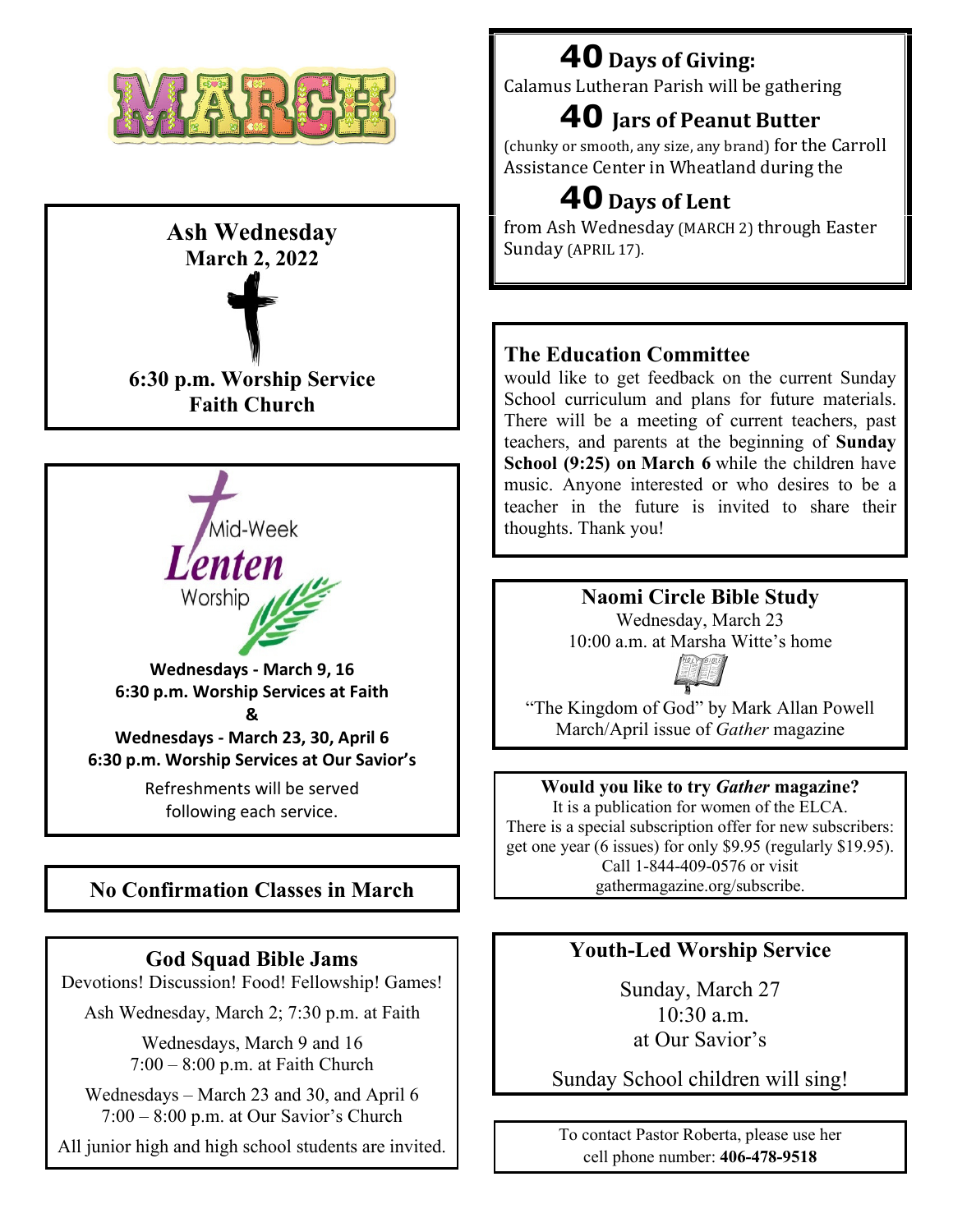## **Funeral Lunches at Faith Lutheran Church**

The list of members willing to assist with funeral lunches is being updated. Volunteers are needed to prepare the basement for the meal, donate food, help in the kitchen during the meal, and clean up the kitchen and basement after the meal. You may choose to assist with one or more of the tasks which fit your schedule.

Please call the church office at 246-2622 and provide your current phone number. Explain how you will assist with upcoming funeral lunches.

Serving at the funeral lunch for a fellow Christian is one way to express condolences to the family. And many hands make light work!

**February Meetings** 

 $\sim$  ~ Joint Council  $\sim$  ~

#### **Pastor's Report**

- $\triangleright$  Still making home visits on Wednesdays.
- $\triangleright$  Have a couple of baptisms coming up.
- $\triangleright$  Have two new members wanting to join.
- $\triangleright$  Working with confirmation children on Lenten service planning.

#### **Worship Committee**

- $\triangleright$  Discussed upcoming services through Easter.
- $\triangleright$  Discussed "Passing the Peace." Will start March 27 at youth-led service. Both churches will start April 3.

#### **Education Committee**

- $\triangleright$  Reviewed Bible School and decided on the theme "Superheros of the Bible." It will be held on four Mondays in May.
- $\triangleright$  Will hold teachers/parents meeting Sunday, March 6, at 9:25 a.m. to discuss Sunday School material. The committee is seeking input from all.

#### **Old Business:**

- $\triangleright$  Noisy Offering  $*$  will go to ELCA World Hunger this year.
- Terri Bousselot, Sharyl Banowetz, Dan Burke, and Mary Timmerman will serve as the performance review committee.

#### **New Business:**

 $\triangleright$  Photos will be taken next month at meeting.

# $\sim$  **Faith Council**  $\sim$   $\sim$

There was not a quorum.

# $\sim$  ~ Our Savior's Council  $\sim$  ~

#### **Old Business:**

- $\triangleright$  Internet: Jason will call and get it added.
- $\triangleright$  Youth leading the service at Our Savior's on March 27 would like to do a Noisy Offering for the Victory Center in Clinton.

#### **New Business:**

- $\triangleright$  Two families have requested their children be baptized: Addison and Jackson Chadwick on March 6 and Hayden Henning on May 15.
- $\triangleright$  Clean-up is scheduled for Saturday, April 9, at 8:30 a.m. April 16 will be the rain date.
- $\triangleright$  Jason has the pipes from the old organ. If you are interested, they are free.
- $\triangleright$  Discussed cleaning of the carpets and getting proposals. There may be asbestos tile underneath the carpet.

## **Next meeting on Wednesday, March 9, following the Lenten service at Faith**

Please submit items for the April newsletter to the church office by Monday, March 16.

# **\*2022 Noisy Offering**

More than 820 million people – that is about 11 percent of people in our world today – are hungry.

As members of the ELCA, we are called to respond. We are a church that rolls up our sleeves and gets to work.

Working with and through our congregations in the United States, Puerto Rico, the U.S. Virgin Islands, Lutheran churches overseas, and other partners, **ELCA World Hunger** is uniquely positioned to reach communities in need.

From health clinics to microloans, water wells to animal husbandry, community meals to advocacy, gifts to **ELCA World Hunger** make it possible for the ELCA to respond, supporting sustainable solutions that get at the root causes of hunger and poverty.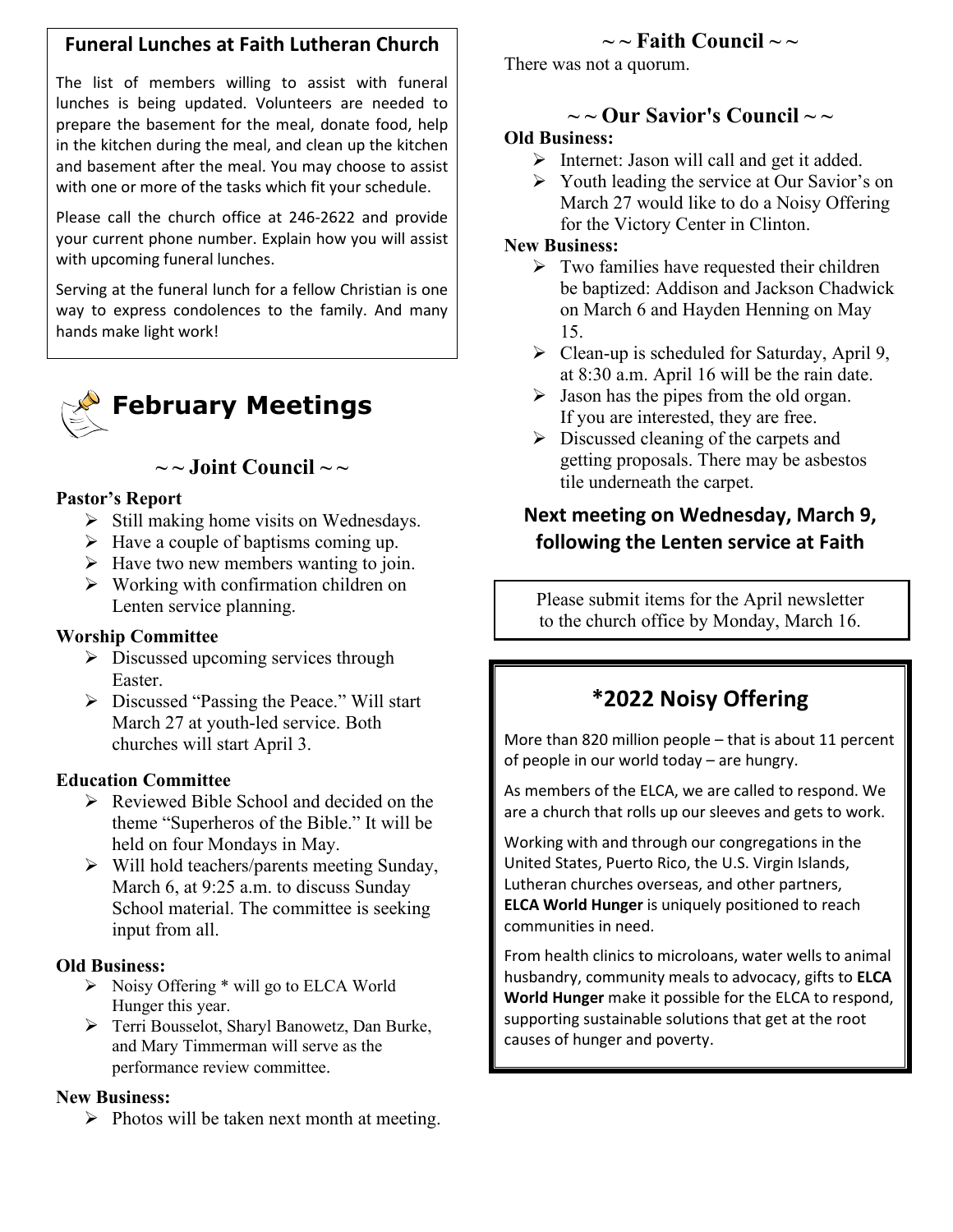### **MINISTERS for March 2022**

If you cannot do your task on the day assigned, it is your responsibility to trade with someone or to find your own substitute and notify the church office of the change.

#### **FAITH CHURCH**

**Ushers:**  Yale Christensen Mitch Christensen Alan Lee

**Acolyte:**  Kinnick Christensen

**Altar Ministry:**  Diana and Lonny Sievers

**Communion Assistant:**  Yale Christensen

#### **Lectors:**

March 6: Yale Christensen March 13: Brian Tulley March 20: Heather Grau March 27: Diane Christensen

#### **OUR SAVIOR'S CHURCH**

**Usher:**  Dan Burke

**Acolyte:**  Macailah Jacobsen

**Communion Assistant:**  Deb Detlefs

**Lectors:**  March 6: Deb Detlefs March 13: Melisa Jacobsen March 20: Mark Olson March 27: Amy Glover

**Cleaners:**  Amy and Shane Glover